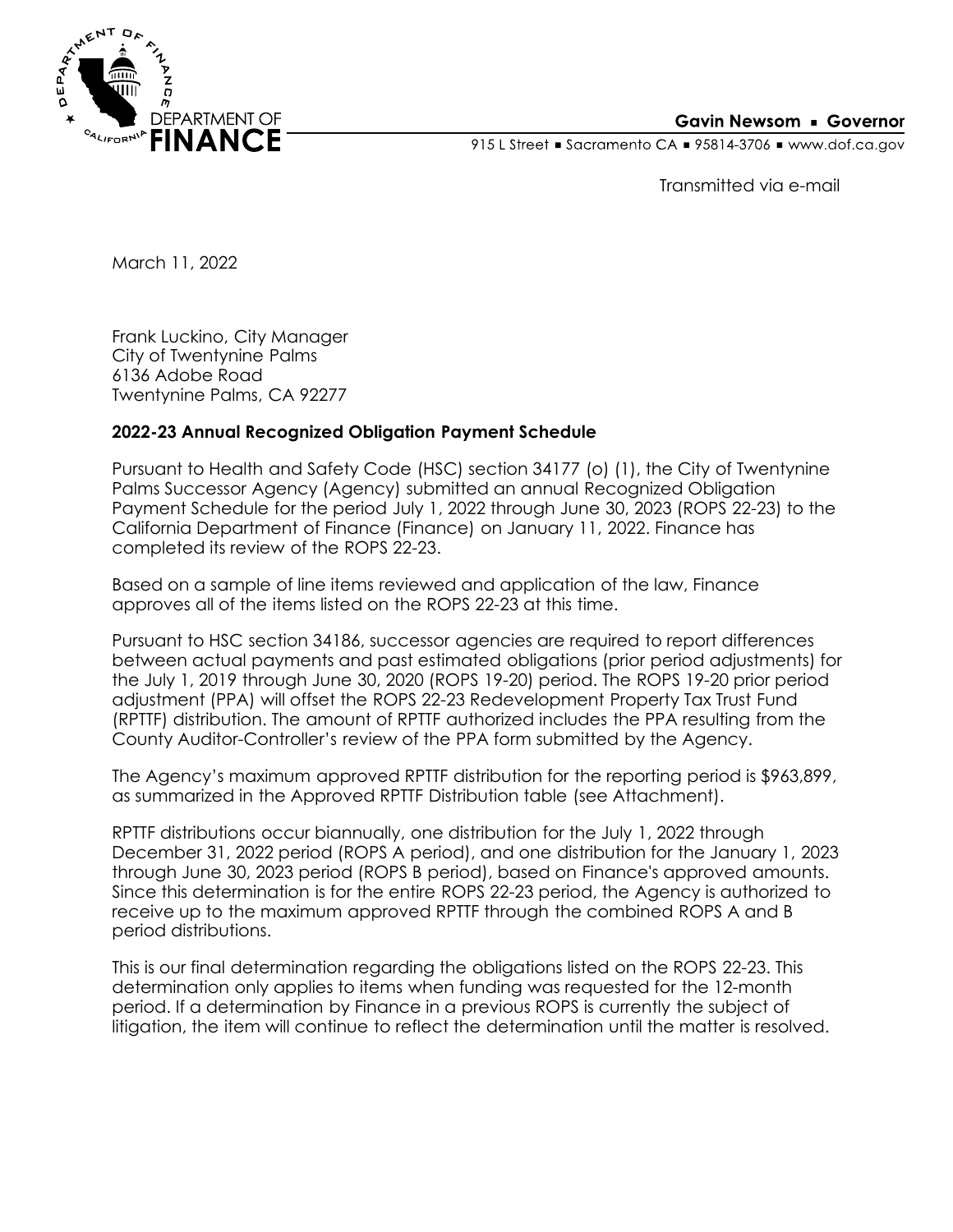Frank Luckino March 11, 2022 Page 2

The ROPS 22-23 form submitted by the Agency and this determination letter will be posted on our website:

<http://dof.ca.gov/Programs/Redevelopment/ROPS/>

This determination is effective for the ROPS 22-23 period only and should not be conclusively relied upon for future ROPS periods. All items listed on a future ROPS are subject to Finance's review and may be adjusted even if not adjusted on this ROPS or a preceding ROPS. The only exception is for items that have received a Final and Conclusive determination from Finance pursuant to HSC section 34177.5 (i). Finance's review of Final and Conclusive items is limited to confirming the scheduled payments as required by the obligation.

The amount available from the RPTTF is the same as the amount of property tax increment available prior to the enactment of the redevelopment dissolution law. Therefore, as a practical matter, the ability to fund the items on the ROPS with property tax increment is limited to the amount of funding available to the Agency in the RPTTF.

Please direct inquiries to Zuber Tejani, Supervisor, or Michael Barr, Staff, at (916) 322-2985.

Sincerely,

Charyl S. McComick

JENNIFER WHITAKER Program Budget Manager

cc: Abigail Hernandez Conde, Assistant Finance Director, City of Twentynine Palms Linda Santillano, Chief Deputy, Property Tax, San Bernardino County